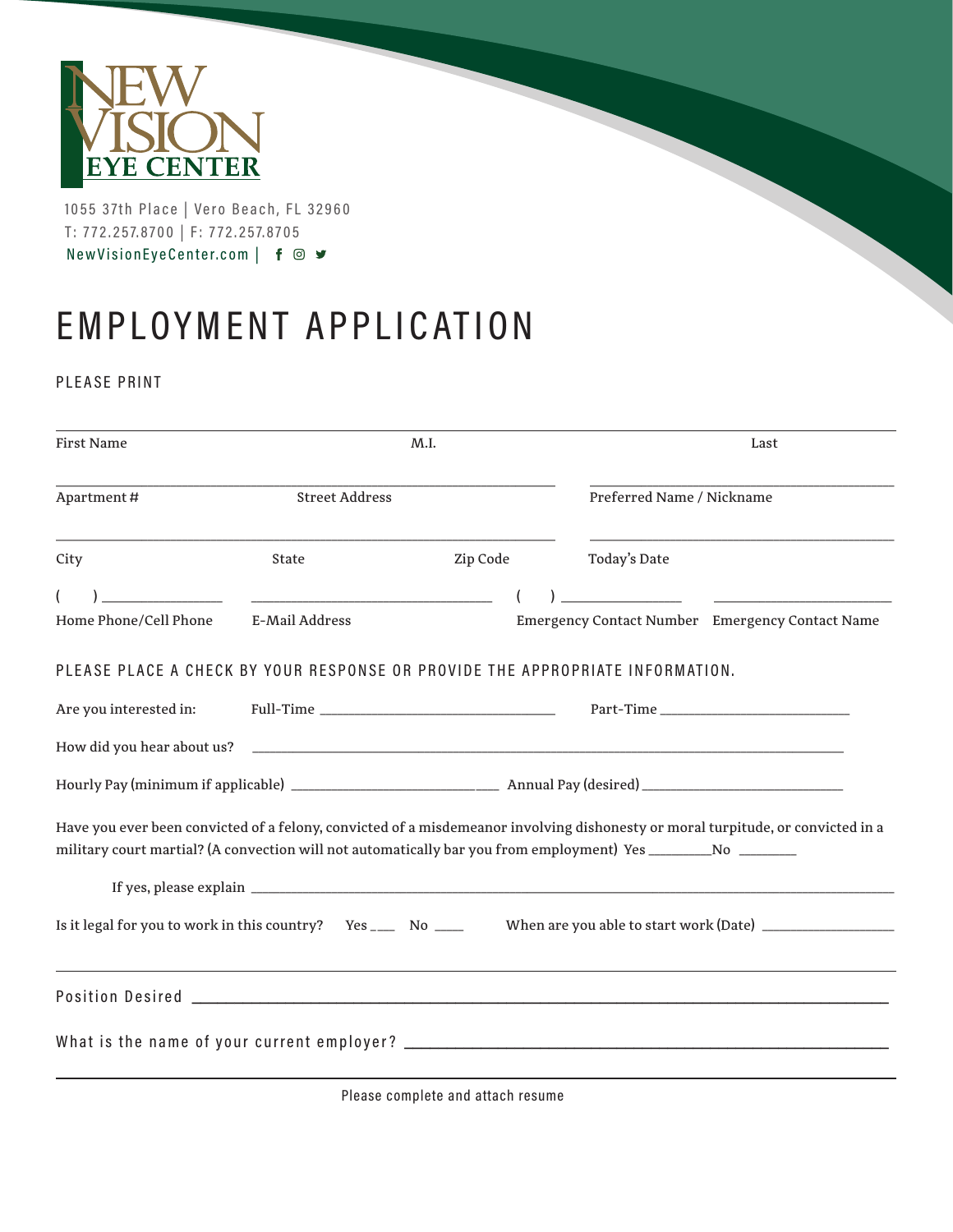

1055 37th Place | Vero Beach, FL 32960 T: 772.257.8700 | F: 772.257.8705 NewVisionEyeCenter.com | f © ♥

## IN ADDITION TO ATTACHING YOUR RESUME, please list your work experience below (last job first)

| <b>COMPANY NAME</b><br>SUPERVISOR'S<br>AND LOCATION<br><b>NAME</b> |                                                                            |                                        | POSITION OR<br><b>DUTIES</b> |         | 1. SALARY/PAY<br><b>RATE</b> | <b>DATES</b><br>(MM/YY) |                                | <b>REASON FOR</b><br><b>LEAVING</b> |  | COMPANY<br>PHONE NUMBER |  |  |
|--------------------------------------------------------------------|----------------------------------------------------------------------------|----------------------------------------|------------------------------|---------|------------------------------|-------------------------|--------------------------------|-------------------------------------|--|-------------------------|--|--|
|                                                                    |                                                                            |                                        |                              |         | 2. BONUS                     |                         |                                |                                     |  |                         |  |  |
|                                                                    |                                                                            | 1.                                     |                              |         | 1.5                          |                         |                                | <b>FROM</b>                         |  |                         |  |  |
|                                                                    |                                                                            | 2.                                     |                              |         | 2.                           |                         |                                | TO                                  |  |                         |  |  |
| 1.                                                                 |                                                                            |                                        |                              |         |                              | $1.$ \$                 |                                | <b>FROM</b>                         |  |                         |  |  |
| 2.                                                                 |                                                                            |                                        |                              |         |                              | 2.                      |                                | TO                                  |  |                         |  |  |
| 1.                                                                 |                                                                            |                                        |                              |         | $1.$ \$                      |                         | <b>FROM</b>                    |                                     |  |                         |  |  |
| 2.                                                                 |                                                                            |                                        |                              |         | 2.                           |                         | TO                             |                                     |  |                         |  |  |
|                                                                    | 1.                                                                         |                                        |                              |         |                              | $1.$ \$                 |                                | FROM                                |  |                         |  |  |
| 2.                                                                 |                                                                            |                                        |                              |         | 2.                           |                         | TO                             |                                     |  |                         |  |  |
|                                                                    | 1.                                                                         |                                        |                              |         | $1.$ \$                      |                         | FROM                           |                                     |  |                         |  |  |
| 2.                                                                 |                                                                            |                                        |                              |         |                              | 2.                      |                                | TO                                  |  |                         |  |  |
|                                                                    |                                                                            | RELEVANT EDUCATION (LIST TWO HIGHEST): |                              |         |                              |                         |                                |                                     |  |                         |  |  |
| <b>DEGREE</b>                                                      | COLLEGE/SCHOOL & LOCATION<br>MAJOR                                         |                                        | $\operatorname{GPA}$         |         | SCALE                        |                         | OTHER EDUCATIONAL INFORMATION: |                                     |  |                         |  |  |
|                                                                    |                                                                            |                                        |                              |         |                              |                         |                                |                                     |  |                         |  |  |
|                                                                    |                                                                            |                                        |                              |         |                              |                         |                                |                                     |  |                         |  |  |
|                                                                    |                                                                            |                                        |                              |         |                              |                         |                                |                                     |  |                         |  |  |
|                                                                    | PROFESSIONAL CERTIFICATIONS, AFFILIATIONS AND/OR LICENSES (INDICATE STATE) |                                        |                              |         |                              |                         |                                |                                     |  |                         |  |  |
|                                                                    |                                                                            |                                        |                              |         |                              |                         |                                |                                     |  |                         |  |  |
|                                                                    |                                                                            |                                        |                              |         |                              |                         |                                |                                     |  |                         |  |  |
| <b>REFERENCES</b>                                                  |                                                                            |                                        |                              |         |                              |                         |                                |                                     |  |                         |  |  |
| Relationship<br>Name                                               |                                                                            |                                        |                              | Company |                              |                         | Phone/Alt Phone                |                                     |  |                         |  |  |
|                                                                    |                                                                            |                                        |                              |         |                              |                         |                                |                                     |  |                         |  |  |
|                                                                    |                                                                            |                                        |                              |         |                              |                         |                                |                                     |  |                         |  |  |
|                                                                    |                                                                            |                                        |                              |         |                              |                         |                                |                                     |  |                         |  |  |